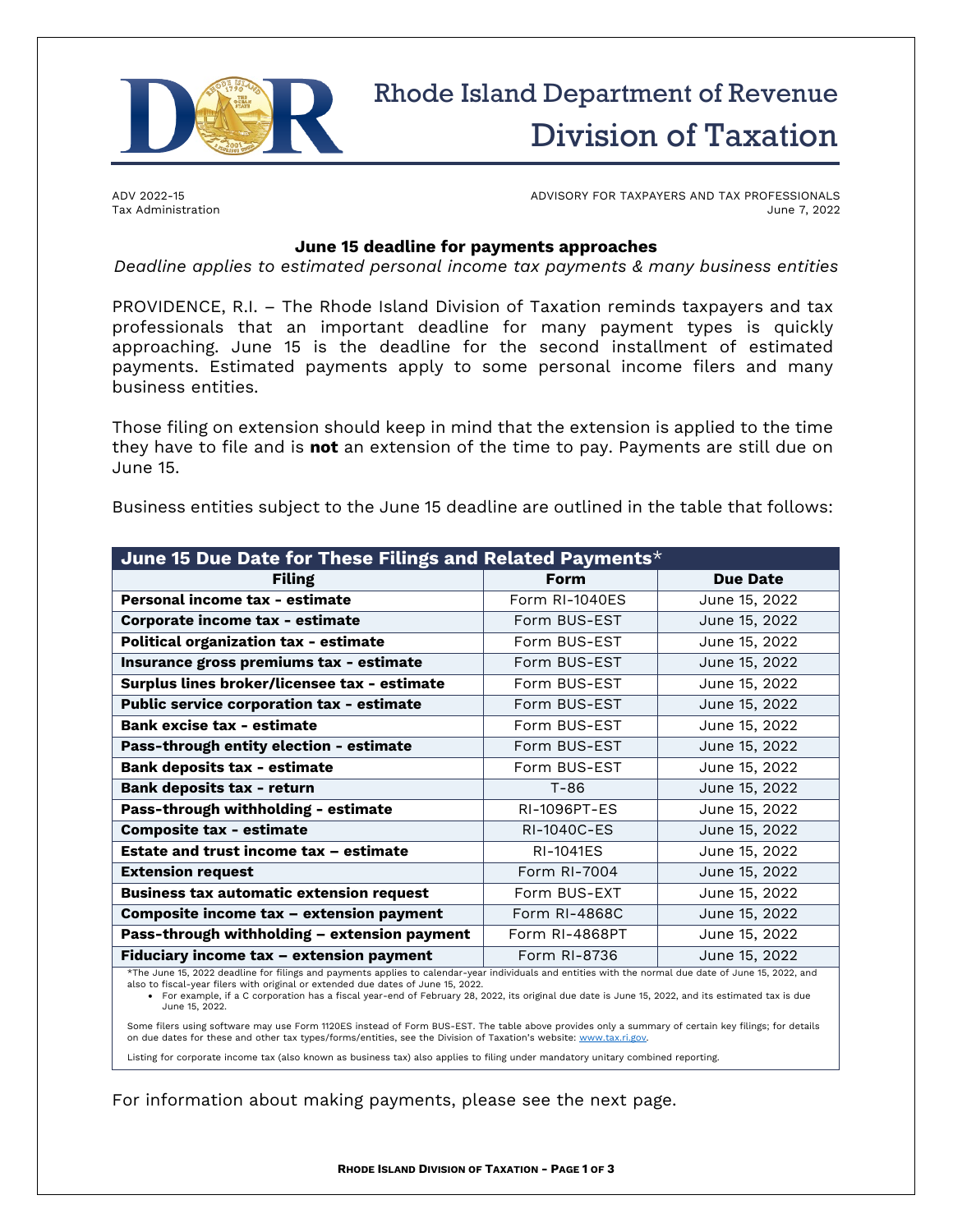## **Payment Methods**

Most payments may be made electronically, and many returns may also be filed electronically.

Payments are generally accepted through the following options:

- Portal
- Bill Pay
- Debit/Credit Card
- Check

## **Portal**

If you are already registered to use the Division of Taxation's Taxpayer Portal [\(https://taxportal.ri.gov/\)](https://taxportal.ri.gov/), you may use the portal to make your June 15 payment. This is available for estimated payments for both individual and business taxes.

If you're not already registered for the Taxpayer Portal, you can register now. This option is best for taxpayers who intend to also use the Taxpayer Portal again in the future.

First-time users must create an account, obtain a PIN (delivered by postal mail – so give yourself plenty of time), and validate their account. Instructions, including helpful videos are available at [www.taxportal.ri.gov.](https://taxportal.ri.gov/)

For those taxpayers who do not intend to use the Taxpayer Portal again at a later date, but would like to use it for the June 15 payment deadline this year, you can pay using same-day guest payments. Same-day guest payments are circled on the screenshot below. This method does not require you to obtain a PIN.